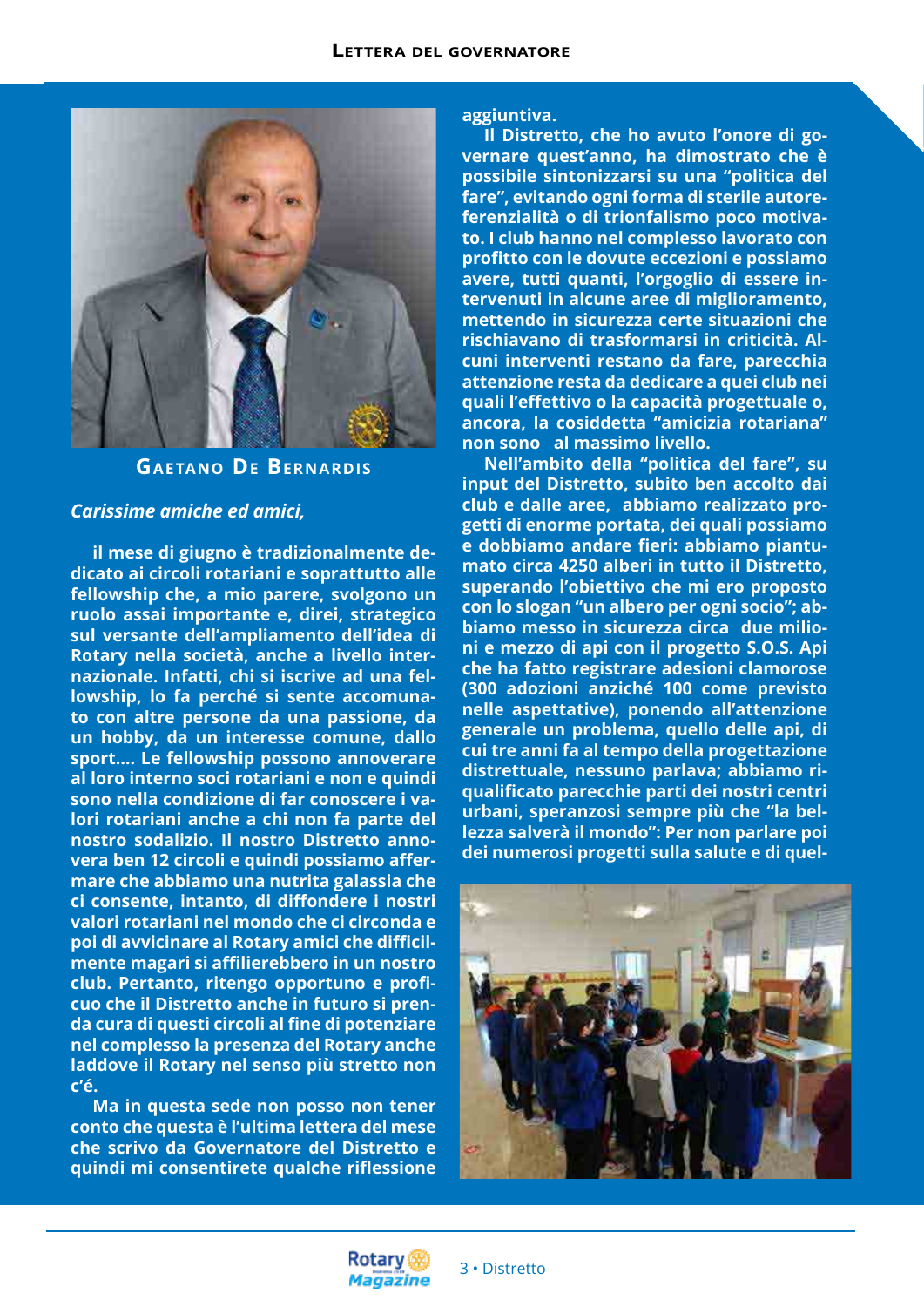

**li relativi all'alfabetizzazione che si sono presi in carico non soltanto i migranti che arrivano da noi prevalentemente dall'Africa, ma anche gli ucraini, rifugiatisi da noi dopo lo scoppio della guerra fra Russia e Ucraina.**

**Insomma, voglio affermare con forza che anche in questi mesi il Rotary ha fatto la sua parte dimostrando impegno, competenza e passione.**

**Adesso ci avviamo alla conclusione di quest'anno e sento il bisogno di ringraziare**  **tutti, presidenti, staff, squadra distrettuale socie e soci dei club per l'impegno profuso e per il clima di fattiva collaborazione che hanno dimostrato.**

**Ricordiamoci sempre che il Governatore non può far molto da solo, ma riesce nei suoi intenti, se sa fare squadra con tutti coloro che possono offrire un contributo di idee e di partecipazione.**

**Il Distretto 2110 Sicilia e Malta deve essere inteso come una comunità che trova nel service e nella serena convivenza all'interno dei club il motivo di fondo per stare insieme e svolgere la sua mission.**

**Ed è con questa visione futura che vi saluto tutti con affetto, invitandovi al nostro Congresso che si celebrerà a Palermo dal 24 al 26 di giugno.**

**Quella deve essere la nostra festa, la festa di chi ha creduto sinceramente che possa esistere un Rotary comunitario, sereno, scevro di personalismi e di ipocrisie.**

**Gaetano**



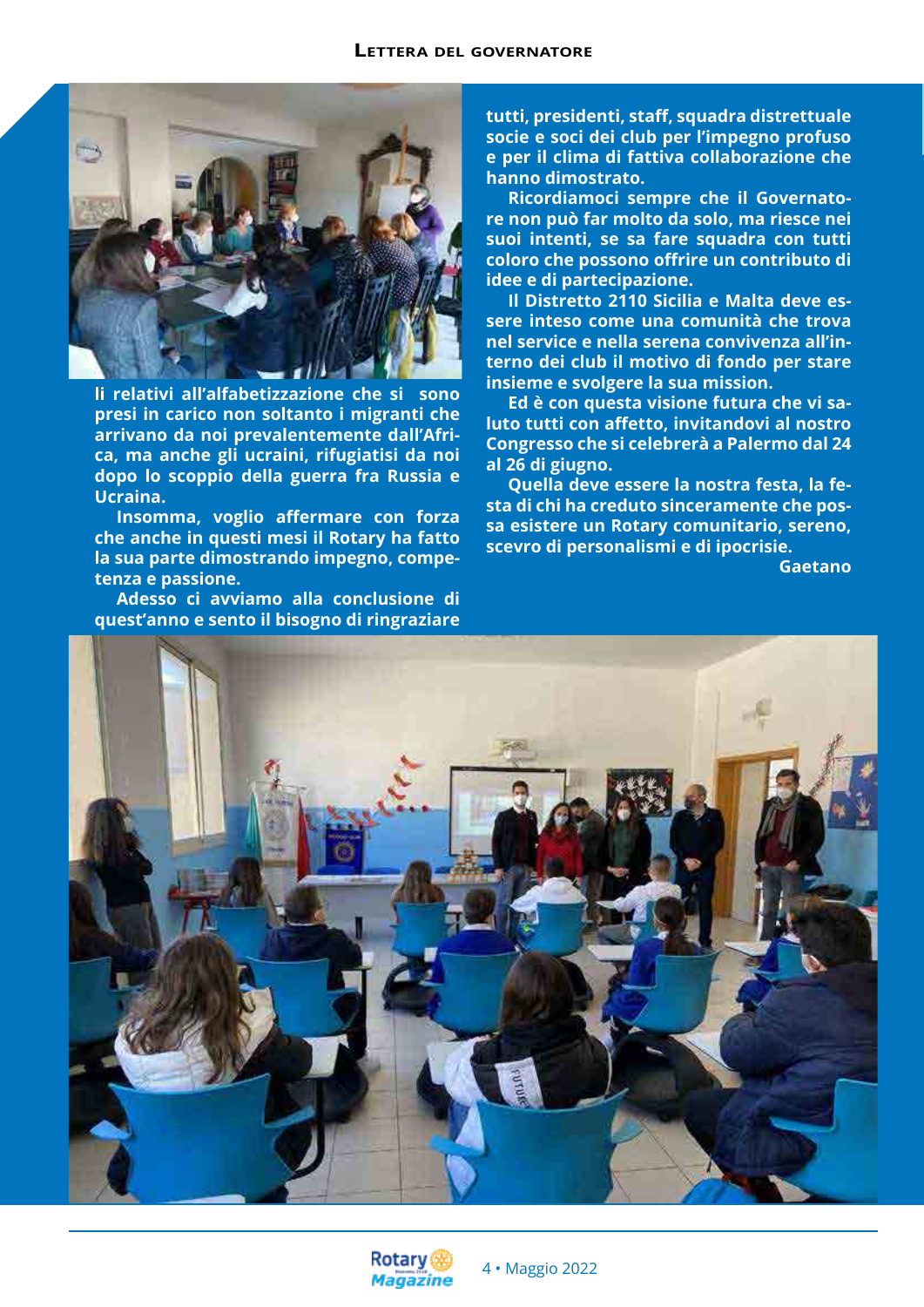

# **Gaetano De Bernardis**

## *Dear Friends,*

The month of June is traditionally dedicated to Rotary clubs and above all to fellowships, that according to me play a very important role, and I would say, a strategic role on the side of the enlargement of the idea of Rotary in our society also at International level.

In fact those who enroll in a fellowship do so because they feel that they share a passion, an hobby, a common interest, a sport with other people.

Fellowships can include within them rotarian members and not and they are in the position to make known rotarian values also to those who are not members of our clubs.

Our district counts12 clubs and so we can say that we have a large galaxy that allows us to spread our rotarian values to the world around us, and then to bring friends, who would hardly join one of our clubs, closer to Rotary. Therefore I consider appropriate that our district takes care of these clubs in order to strengthen the presence of Rotary even where it is not there.

But here I have to consider that this is the last letter that I write as a Governor of the District and

so you will allow me some additional reflections.

The District that I had the honor of govern-

ing this year, showed that it is possible tuning into "the politics of doing", avoiding any sterile form of self-referentiality or poorly motivated triumphalism.

Clubs all in all worked with profit with some exceptions and we all can have the pride of having intervened in some areas of improvement , securing some situations that risked turning into critical issues. Some interventions remain to be done; a lot of attention remains to dedicate to those clubs where the membership or project ability or the so-called "rotarian friendship"are not to the maximum level.

In the field of "the politics of doing", on input of the District, well received by the clubs and areas at once, we have built huge projects , we can and must be proud of ; we planted about 4250 trees in all the District, overcoming the goal I had set for myself with the slogan "a tree for each member"; we secure about two millions and half of bees with the project"S.O.S Bees", that recorded resounding adoptions (300 adoptions instead of 100 as expected)